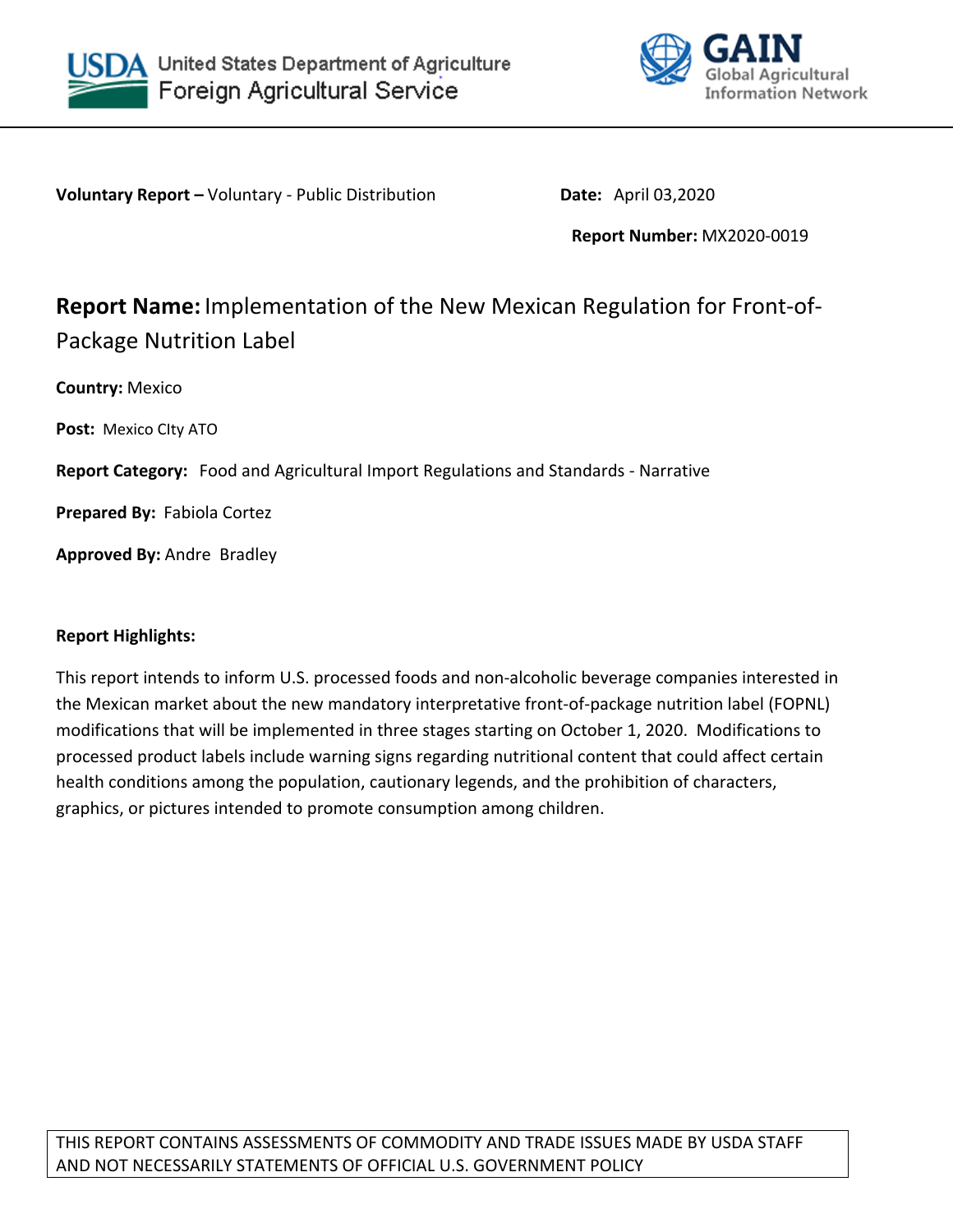# **General Information:**

Domestic and imported prepackaged, processed foods and non-alcoholic beverages in Mexico are subject to Mexican labeling regulations, including the newly published NOM-051 FOPNL requirements.  This report intends to provide detailed information about the new requirements as they pertain to the new warning signs.

Nearly 6,000 comments were submitted by domestic industry, multinational companies, and trading partner countries, many claiming that this regulation would have a severe impact on the industry. On March 27, the Federal Gazette published the "*Amendment to Mexican Official Standard NOM-051, General Labeling Specifications for Pre-Packaged Foods and Non-Alcoholic Drinks – Commercial and Health Information,*" which include the implementation of warning signs to be affixed to processed foods and beverages labels if the products exceed critical thresholds nutrients (e.g., fats, sugars, sodium, etc.) that could lead to adverse health conditions. The regulation also includes other modifications such as mandating precautionary legends for products that include caffeine and sweeteners, and the ban of characters, graphics, pictures or games on products targeted towards increasing consumption by children.

#### **Three Phases of Implementation**

The FOPNL modifications will have three phases. The **first phase** begins on **October 1, 2020** and will last until **September 30, 2023** (3 years). During this phase, each manufacturer must determine the calculation and evaluate what content levels are deemed in excess of the government-determined critical thresholds for the named nutrients in processed foods and non-alcoholic beverages:

- a. products containing added sugars will be evaluated based on the added sugars and calories;
- b. products containing added fats will be evaluated based on the saturated fats, trans fats, and calories; and
- c. products containing sodium will be evaluated based only on the amount of added sodium.

The following chart displays the nutritional values taken into consideration and the corresponding label for the first phase of implementation:

| 100-gram solid products and 100-milliliter liquid products                                   |                                                                   |                                                       |                                             |                                                                                                                         |
|----------------------------------------------------------------------------------------------|-------------------------------------------------------------------|-------------------------------------------------------|---------------------------------------------|-------------------------------------------------------------------------------------------------------------------------|
| <b>Energy</b> (kcal)                                                                         | <b>Sugars</b>                                                     | <b>Saturated Fats</b>                                 | <b>Trans Fats</b>                           | Sodium                                                                                                                  |
| $\geq$ 275 kcal total<br>(solid product)                                                     | $\geq 10\%$ total kcal<br>lfrom added<br>sugars.                  |                                                       |                                             | $\geq$ 350 mg (solid product)<br>$\geq$ 10% total kcal from $\geq$ 1% total kcal from Calorie free beverages: $\geq$ 45 |
| $\geq$ 70 kcal total or $\geq$ Beverages with<br>10 kcal added<br>sugars (liquid<br>product) | $ <10$ kcal added<br>sugars are<br>exempted from<br>warning signs | saturated fats                                        | trans fats                                  | mg                                                                                                                      |
| <b>EXCESO</b>                                                                                | <b>EXCESO</b>                                                     | <b>EXCESO GRASAS</b>                                  | <b>EXCESO</b>                               | <b>EXCESO SODIO</b>                                                                                                     |
| <b>CALORÍAS</b><br>(Excess                                                                   | AZÚCARES                                                          | <b>SATURADAS</b><br>(Excess Sugars) (Excess Saturated | <b>GRASAS TRANS</b><br><b>(Excess Trans</b> | (Excess Sodium)                                                                                                         |
| <b>Calories</b> )                                                                            |                                                                   | Fats)                                                 | <b>Fats</b> )                               |                                                                                                                         |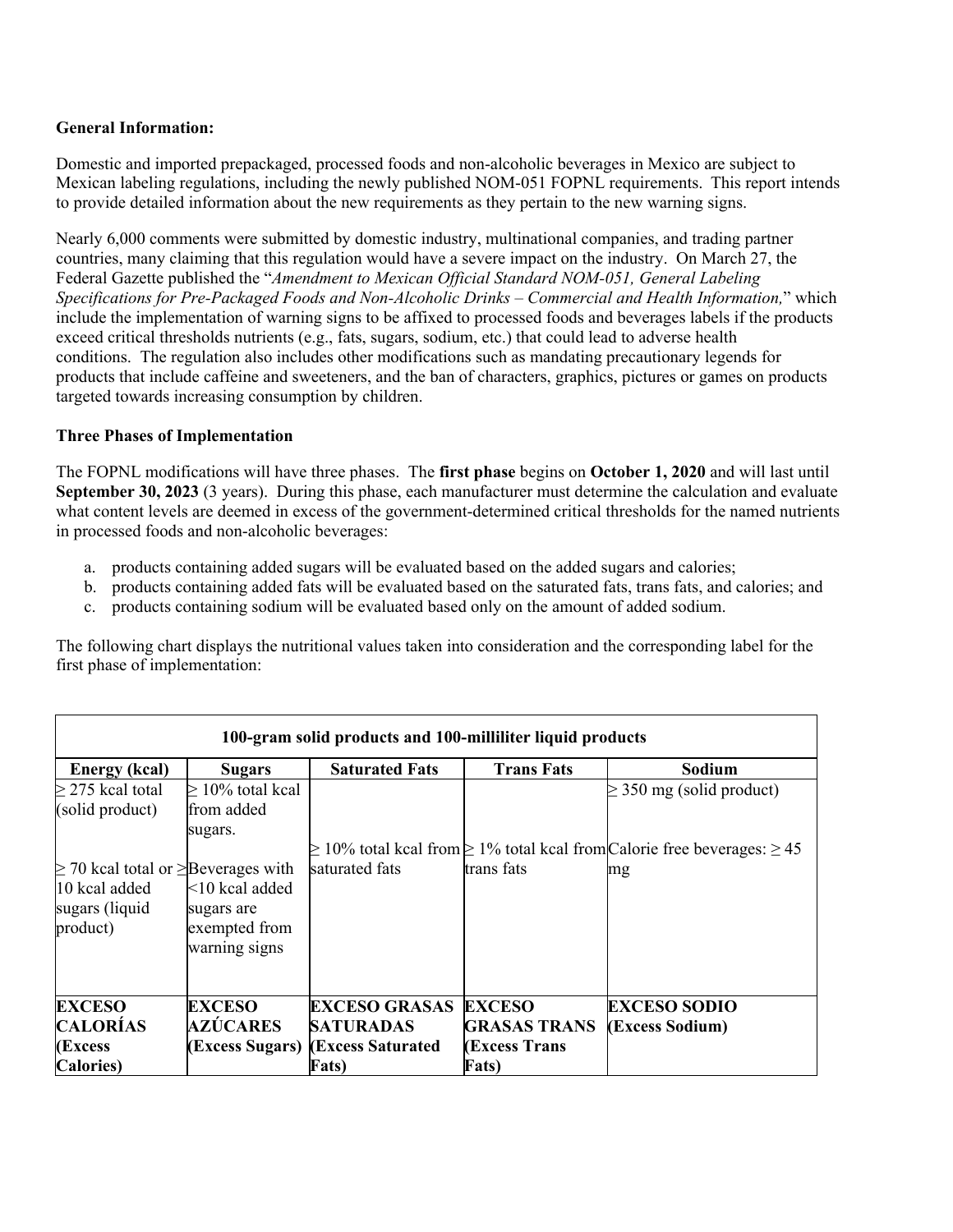During the first phase, the warning sign must be placed on the front of the package indicating the product exceeds the recommended thresholds in calories, sodium, trans fats, sugars, or saturated fats. The warning signs must be in the right top corner of the front of package of the product, according to the number of signs of the product. The following is an example of the warning signs:



The warning signs much comply with the following characteristics:

- a. Font: Arial Bold;
- b. Color: black or white, contrasting with the background; and
- c. Size: minimum size according to the regulation guidelines.

Products that have a main display area less than or equal to 40 cm² must include one sign for each nutrient that exceeds its recommended threshold. Products whose main display area is less than or equal to 5 cm<sup>2</sup> must include one sign with a numerical indicator that corresponds to the number of nutrients that exceeds their recommended threshold. The following figure is an example.



Please refer to **Appendix A** for a thorough breakdown of the proportions and specifications for the warning signs.

In addition to the provisions of **Phase I**, before April 1, 2021, products with one or more warning signs or those that include the sweeteners cautionary label, should not include any elements directed towards children to promote consumption. This includes characters, cartoons, pictures of celebrities or athletes, games or interactive elements or digital downloads.

The **second phase** will start on **October 1, 2023** and will last until **September 30, 2025** (2 years). During this phase, each manufacturer must determine the calculation and evaluation of the nutritional information considering critical nutrients added to processed foods and non-alcoholic beverages with  $\leq$  70 kcal total or 8 kcal of added sugars. Additionally, product packaging cannot have any character, games, celebrity photos, athletes or any other graphics directed at children.

- a. products containing added sugars will be evaluated based on the added sugars and calories;
- b. products containing added fats will be evaluated based on the saturated fats, trans fats, and calories; and
- c. products containing sodium will be evaluated based only on the amount of added sodium.

The following chart references values for the second phase: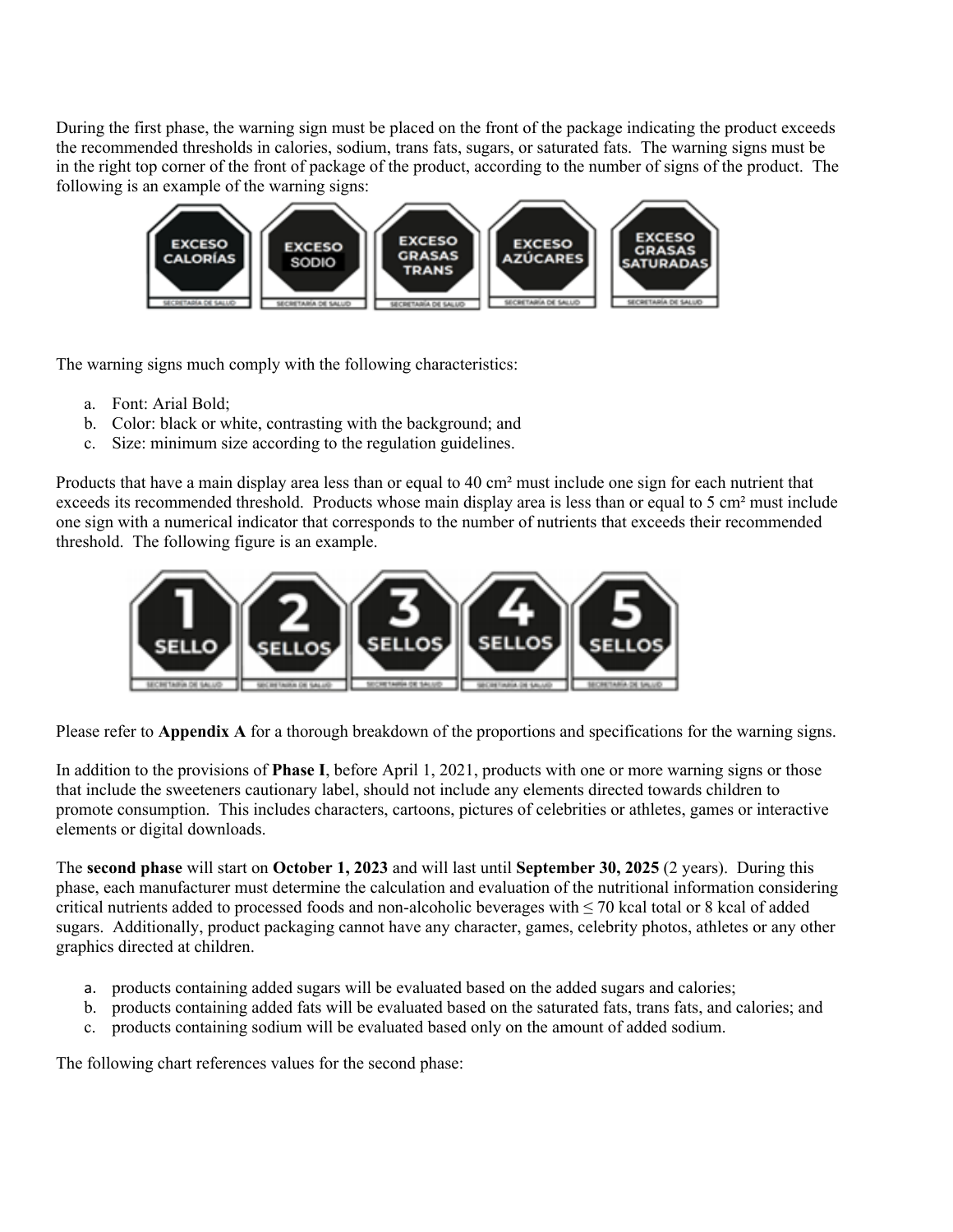| 100-gram solid products and 100-milliliter liquid products |                                  |                                                                                                               |                      |                         |
|------------------------------------------------------------|----------------------------------|---------------------------------------------------------------------------------------------------------------|----------------------|-------------------------|
| <b>Energy</b>                                              | <b>Sugars</b>                    | <b>Saturated Fats</b>                                                                                         | <b>Trans Fats</b>    | Sodium                  |
| $\geq$ 275 kcal total                                      |                                  | $\geq$ 10% of total kcal $\geq$ 10% of total kcal from $\geq$ 1% of total kcal from $\geq$ 1 mg of sodium per |                      |                         |
| (solid product)                                            | from added sugars saturated fats |                                                                                                               | trans fats           | kcal or $\geq$ 300 mg.  |
| $\geq$ 70 kcal totals or $\geq$                            |                                  |                                                                                                               |                      | Calorie free beverages: |
| 8 kcal of added                                            |                                  |                                                                                                               |                      | $\geq$ 45 mg of sodium  |
| sugars (liquid                                             |                                  |                                                                                                               |                      |                         |
| product)                                                   |                                  |                                                                                                               |                      |                         |
| <b>EXCESO</b>                                              | <b>EXCESO</b>                    | <b>EXCESO GRASAS</b>                                                                                          | <b>EXCESO GRASAS</b> | <b>EXCESO SODIO</b>     |
| <b>CALORÍAS</b>                                            | <b>AZÚCARES</b>                  | <b>SATURADAS (Excess)</b>                                                                                     | <b>TRANS</b>         | (Excess sodium)         |
| (Excess Calories)                                          | (Excess Sugars)                  | saturated fats)                                                                                               | (Excess Trans Fats)  |                         |

The **third phase** will start on **October 1, 2025**, and all processed foods and non-alcoholic beverages that contain added sugars, fats, or sodium or energy, sugar, saturated fats, trans fats and sodium according to the following table must include the supplementary nutritional information on the front of package.

| 100-gram solid products and 100-milliliter liquid products |                                 |                                                                                 |                        |                                |
|------------------------------------------------------------|---------------------------------|---------------------------------------------------------------------------------|------------------------|--------------------------------|
| <b>Energy</b>                                              | <b>Sugars</b>                   | <b>Saturated Fats</b>                                                           | <b>Trans Fats</b>      | <b>Sodium</b>                  |
| $\geq$ 275 kcal total                                      |                                 | $\geq 10\%$ of the total $\geq 10\%$ of total energy $\geq 1\%$ of total energy |                        | $\geq 1$ mg of sodium per kcal |
| (solid products)                                           | energy coming                   | coming from                                                                     | coming from trans fats | or $\geq$ 300 mg solid         |
|                                                            | from added sugars saturated fat |                                                                                 |                        | products)                      |
| $\geq$ 70 kcal total or                                    |                                 |                                                                                 |                        |                                |
| $\geq$ 8 kcal of added                                     |                                 |                                                                                 |                        | Calorie free beverages: $\geq$ |
| sugars (liquid                                             |                                 |                                                                                 |                        | $45 \text{ mg of sodium}$      |
| products)                                                  |                                 |                                                                                 |                        |                                |
| <b>EXCESO</b>                                              | <b>EXCESO</b>                   | <b>EXCESO GRASAS</b>                                                            | <b>EXCESO GRASAS</b>   | <b>EXCESO SODIO</b>            |
| <b>CALORÍAS</b>                                            | AZÚCARES                        | <b>SATURADAS</b>                                                                | <b>TRANS</b>           | (Excess Sodium)                |
| (Excess Calories)                                          | (Excess Sugars)                 | <b>(Excess Saturated)</b>                                                       | (Excess Trans Fats)    |                                |
|                                                            |                                 | <b>Fats</b> )                                                                   |                        |                                |

The following is further explanation of how warning signs will be applied to products according to the nutrients added as ingredients:

- a. Sugar-added products are those that, during the manufacturing process, contain monosaccharides and disaccharides plus the natural sugars in the product such as honey, syrups, fruit or vegetable juices.
- b. Fat-added products are those that, during the manufacturing process, have vegetable fats, animal fats, partially hydrogenated vegetable fats, or products and ingredients that contain fats added to them.
- c. Sodium-added products are those that, during the manufacturing process, use as an ingredient or additive any salt that contains sodium or any other ingredient that contains sodium salts.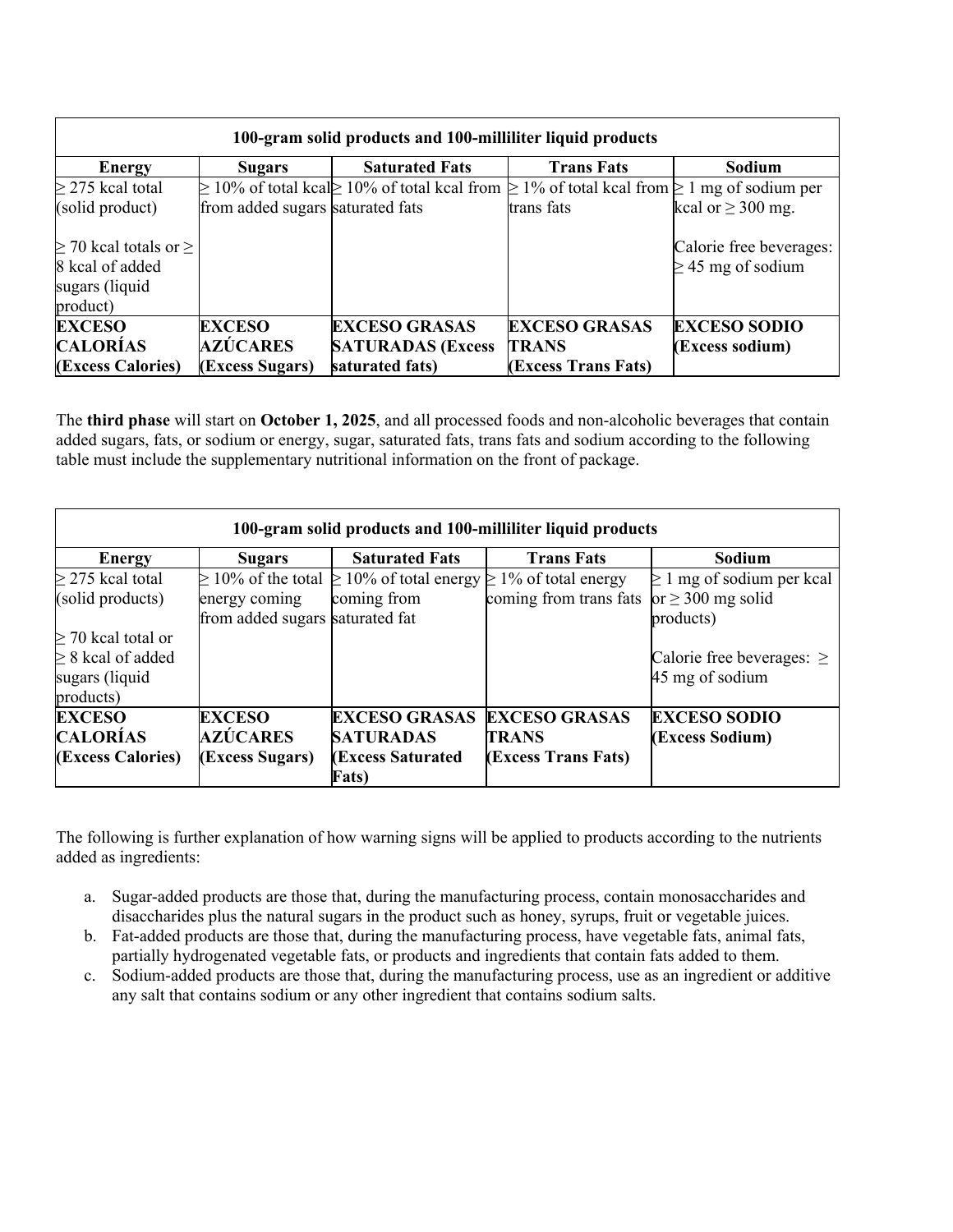Products exempt from the usage of warning signs are:

- Infant formulas, infant formulas for special nutritional needs, continuation formulas, and continuation formulas for special nutritional needs
- Foods and non-alcoholic beverages for infants and young children that have nutritional specifications for any of the following nutrients: fats, sugars, and sodium as established in the applicable legal systems
- Vegetable oils, vegetable or animal fats, sugar, honey, iodized salt and fluorinated iodized salt
- Cereal flours

Products that do not need to declare the nutritional information are:

- One-ingredient products
- Herbs, spices, or mixes
- Coffee extracts, coffee grounds whole or milled without other ingredients
- Herbal infusions, teas (decaffeinated or not), instant or soluble without added ingredients
- Fermented vinegars and substitutes
- Water and mineral water
- Products with a surface lower than 78 cm<sup>2</sup> (must include a phone number or website for consumers that would like to know about the nutritional information)

#### *Cautionary Legends*

For products that do not include any label, the following phrase must be added "Este producto no contiene ni sellos ni leyendas" (English translation: "This product does not contain signs or legends) without any graphics or additional references.")

#### CONTIENE CAFEÍNA - EVITAR EN NIÑOS

Products that include caffeine must include the warning label in capital letters "CONTIENE CAFEÍNA EVITAR EN NIÑOS" (English translation: "Contains caffeine — avoid in children").

Products that contain sweeteners must include the warning label in capital letters "CONTIENE EDULCORANTES — NO RECOMENDABLE EN NIÑOS" (English translation: "Contains sweeteners — not recommended for children").

# CONTIENE EDULCORANTES, NO RECOMENDABLE EN NIÑOS

The labels should be placed in the top right of the front of package. In the case that the product also includes warning signs, the labels should be placed above them. Please refer to Appendix B for instructions.

Labels on products with sweeteners added should not include characters, graphics, or pictures advertising to children.

#### *Allergens*

It is important to declare those ingredients or additives that cause hypersensitivity, intolerance, or allergies. Initiating with the word "Contiene:" (English translation: Contains) e.g., Contiene: Gluten (Contains: Gluten).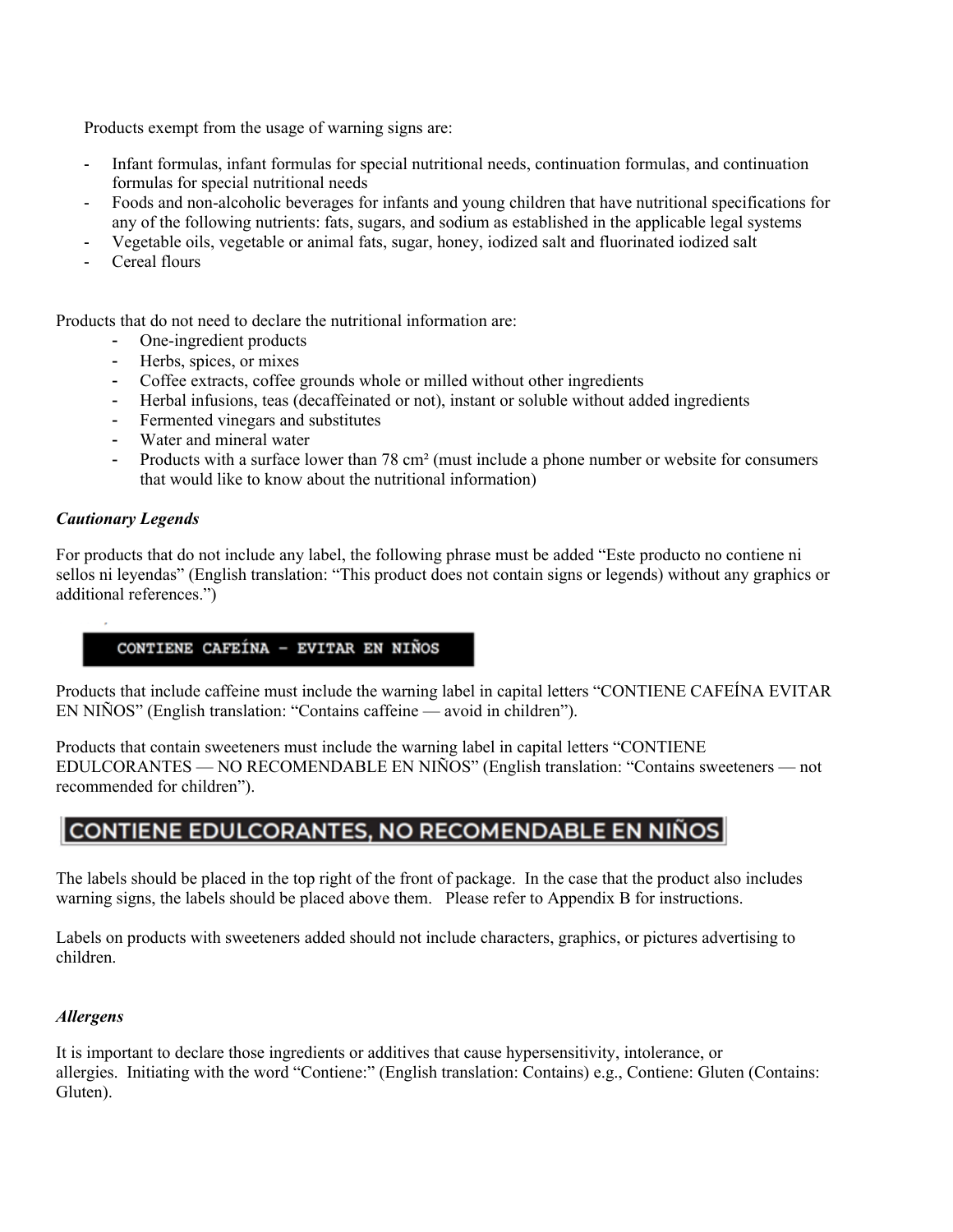Products that must be declared as allergens:

- Cereals containing gluten (wheat, rye, oats, barley, spelled or their hybrid strains, and its products. Exceptions: wheat-based glucose syrups (including dextrose), maltodextrins wheat-based, barley-based glucose syrups.
- Egg products and derivates.
- Fish and its products, except fish gelatin as a support for vitamins.

## *Recommendation Signs and Labels*

Products that are recommended or recognized by professional organizations and associations can include signs or labels only if they comply with the proper documentation, including only one sign on the label. It is important to specify on the label if the product targets a specific population with health concerns.

## *Considerations*

- It is permitted to apply temporary stickers on the product, but they must comply with the standard.
- Commercial information and nutritional information must be in Spanish.
- The Mexican Consumer Bureau (PROFECO) is the government entity in charge of the guidelines and registry of the professional associations and organizations whose signs or recommendation labels could be used in the labeling. It is important that interested association and organizations start their registration prior October 1, 2020.
- Nutritional Facts can be declared based on the recommended reference values for populations other than Mexican.

|  | Information may be presented as indicated in the following table: |
|--|-------------------------------------------------------------------|
|--|-------------------------------------------------------------------|

| <b>Nutritional Facts</b>                   | Per 100 g o 100 ml |  |
|--------------------------------------------|--------------------|--|
| <b>Energy content</b>                      | kcal (KJ)          |  |
| <b>Proteins</b>                            |                    |  |
| <b>Total Fats</b>                          |                    |  |
| <b>Saturated fats</b><br><b>Trans fats</b> | g<br>mg            |  |
| Carbohydrates                              | g                  |  |
|                                            |                    |  |
| Sugars                                     |                    |  |
| <b>Added Sugar</b>                         |                    |  |
| <b>Dietary Fiber</b>                       |                    |  |
| <b>Sodium</b>                              | mg                 |  |
| Additional Information*                    | mg, µg, or % NRVs  |  |

- Vitamins and minerals may be declared optionally.
- The Mexican importer will oversee compliance with the labeling regulation (this is usually the company representative in country).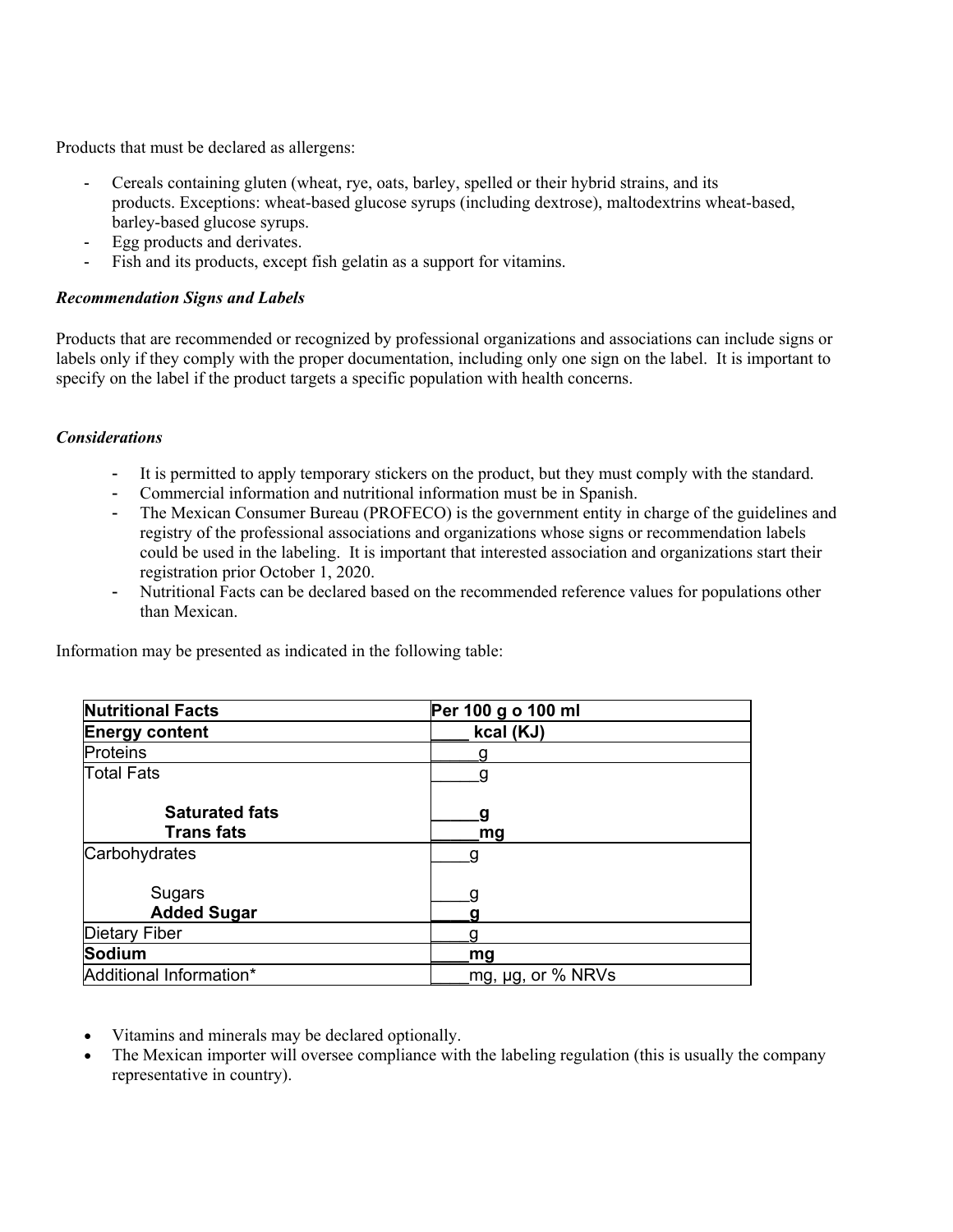For further information and to learn more about the services provided by the Agricultural Trade Office (ATO) in Mexico, please contact us at:

**US Agricultural Trade Office Mexico City, Mexico** Liverpool No. 31, Col. Juarez 06600, Mexico City, Mexico Tel: (011 52 55) 5080-5287 E-mail: [ATOMexicoCity@fas.usda.gov](mailto:ATOMexicoCity@fas.usda.gov)

**US Agricultural Trade Office Monterrey, Mexico** 150 Prolongación Av. Alfonso Reyes 69196 Santa Catarina Monterrey, Nuevo León Tel: (011 52 81) 8047-3393 E-mail: [ATO.Monterrey@fas.usda.gov](mailto:ATO.Monterrey@fas.usda.gov)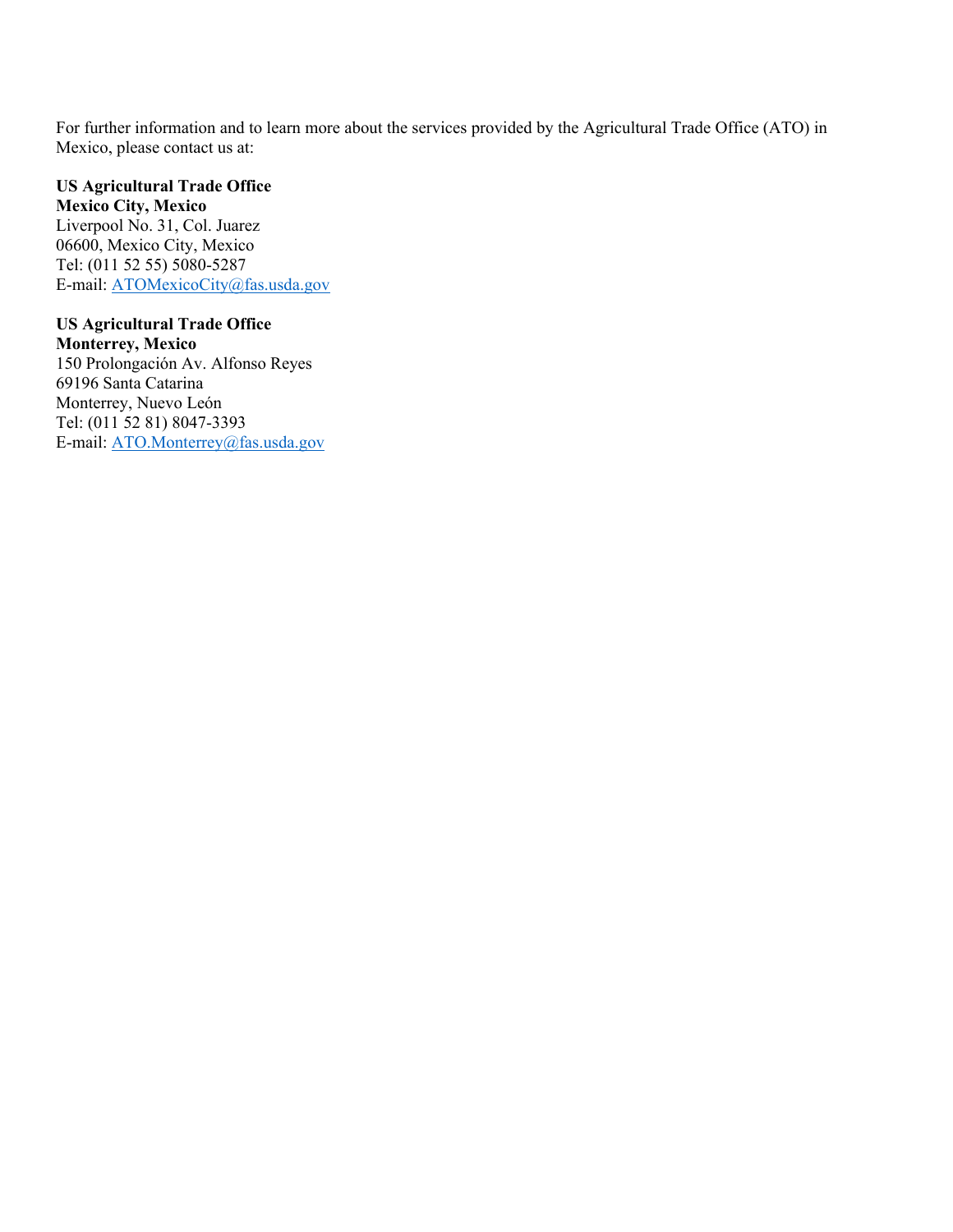#### **Appendix A -- Warning Signs Guidelines**



The warning signs are composed of the

following elements:

- Black stop sign (octagon) with warning legend
- White borderline on the stop sign
- White background
- Warning legend
- Signature of Secretaria de Salud (Mexican Health Ministry)

The color of the font over black background must be white and black over white font. The Font should be **Arial Bold** on the text in the warning signs.

The size of the warning signs should be according to the following table:

| Main display area                                     | <b>Warning sign size</b>                                  |
|-------------------------------------------------------|-----------------------------------------------------------|
| $\leq$ 5 cm <sup>2</sup>                              | At least 15% of the main display area                     |
| $> 5$ cm <sup>2</sup> to $\leq 30$ cm <sup>2</sup>    | $1 \text{ cm}^2$ width x 1.11 cm <sup>2</sup> height      |
| $>$ 30 cm <sup>2</sup> to $\leq$ 40 cm <sup>2</sup>   | $1.5$ cm <sup>2</sup> width x 1.66 cm <sup>2</sup> height |
| $>$ 40 cm <sup>2</sup> to $\leq$ 60cm <sup>2</sup>    | $1.5$ cm <sup>2</sup> width x 1.66 cm <sup>2</sup> height |
| $> 60$ cm <sup>2</sup> to $\leq 100$ cm <sup>2</sup>  | $2.0 \text{ cm}^2$ width x 2.22 cm <sup>2</sup> height    |
| $> 100$ cm <sup>2</sup> to $\leq 200$ cm <sup>2</sup> | $2.5$ cm <sup>2</sup> width x 2.77 cm <sup>2</sup> height |
| $>$ 200 cm <sup>2</sup> to $\leq$ 300 cm <sup>2</sup> | $3.0 \text{ cm}^2$ width x $3.32 \text{ cm}^2$ height     |
| $> 300$ cm <sup>2</sup>                               | $3.5$ cm <sup>2</sup> x $3.88$ cm <sup>2</sup> height     |

Food and non-alcoholic beverages required to use more than two signs should be placed at follows:





Two signs Three signs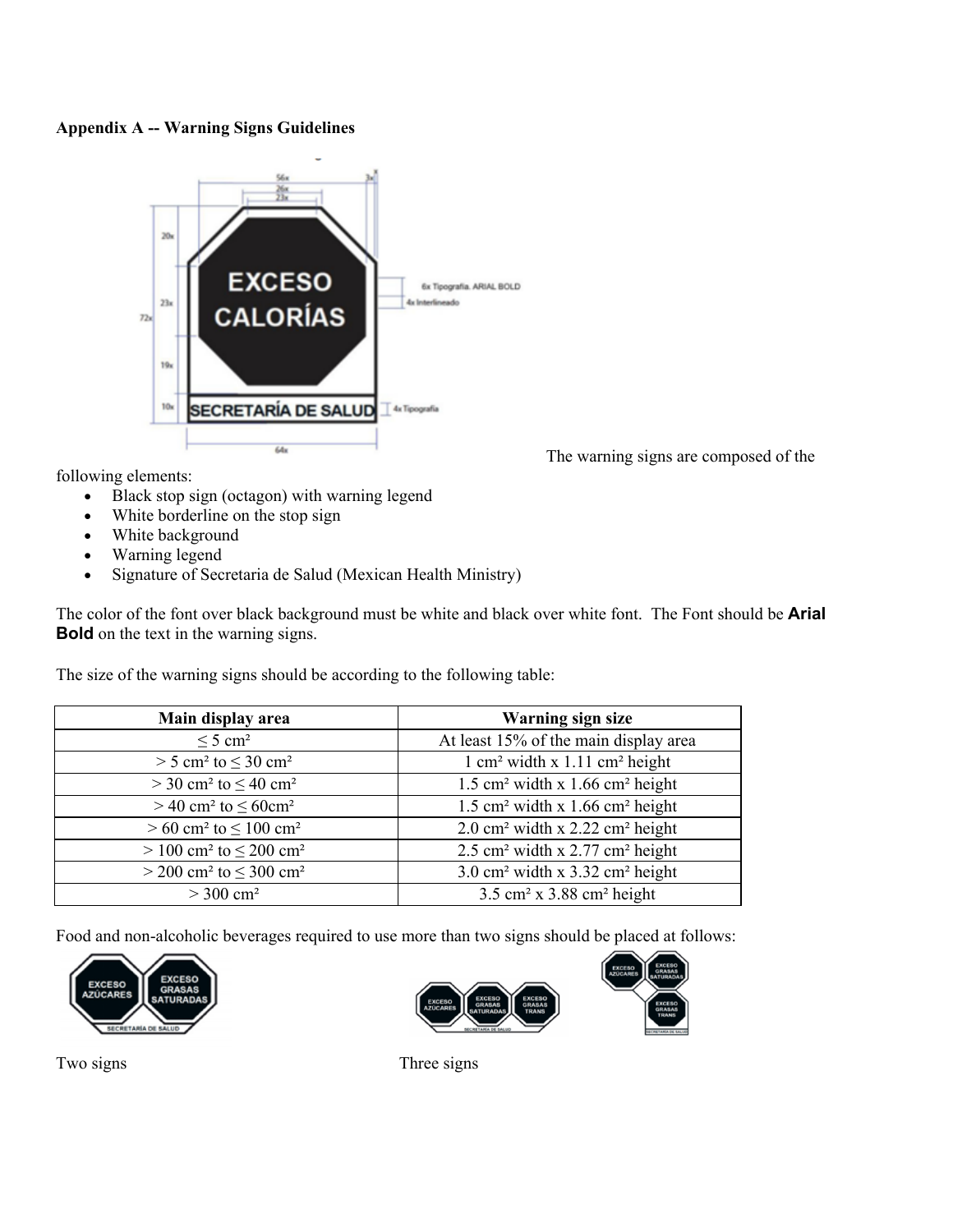



Four signs Five signs

# **Appendix B -- Cautionary Legends Guidelines**

The font is **Arial** for the cautionary legends "CONTIENE CAFEINA, EVITAR EN NIÑOS" (contains caffeine, avoid in children) and "CONTIENE EDULCORARANTES. Legends should be in capital letters, following the examples below.

For products that contain caffeine, labels must follow the examples below:



For products that contain sweeteners, labels must follow the examples below:

| 8x1 | <b>CONTIENE EDULCORANTES, NO RECOMENDABLE EN NIÑOS</b>                     |  |
|-----|----------------------------------------------------------------------------|--|
|     |                                                                            |  |
|     | <b>CONTIENE EDULCORANTES,</b><br>$14x$   $12x$<br>NO RECOMENDABLE EN NIÑOS |  |
|     | 127x                                                                       |  |

Source: Diario Oficial de la Federacion (Mexico Federal Gazette) March, 27,2020

The NOM is not applicable for:

a) Pre-packaged foods and non-alcoholic beverages that are subject to provisions regarding commercial and sanitary information contained in a specific NOM (Mandatory Mexican Standard) or any other regulation that specifically exclude compliance with the NOM 051.

b) Food products and non-alcoholic beverages packed in the point of sale.

c) Food products and non-alcoholic beverages in bulk.

d) Other products determined by competent authorities

For more information on the progression of changes to NOM-051, please refer to the following publications by the Government of Mexico: